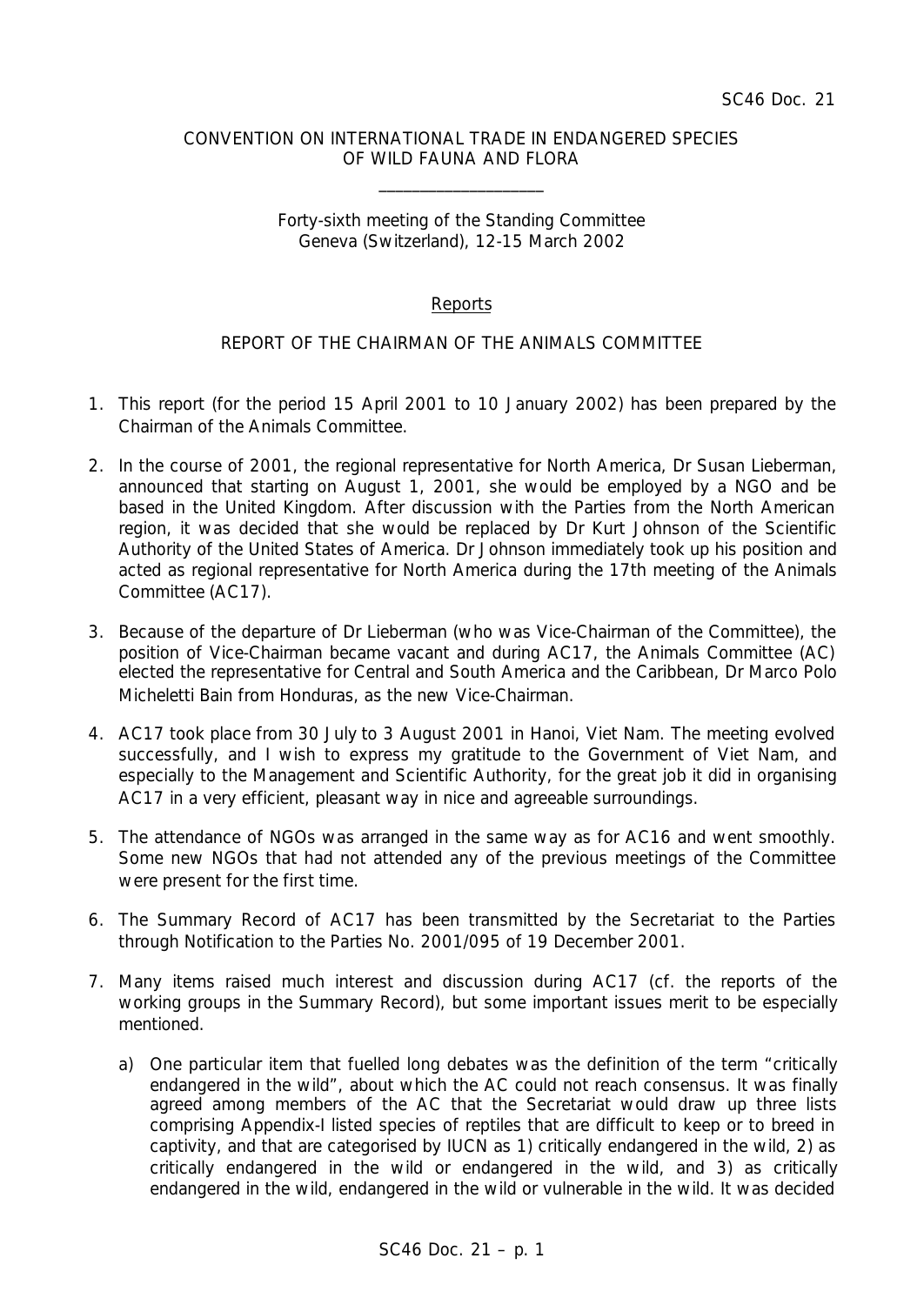to limit this exercise to a pilot-project with reptiles. The four herpetologists in the AC will evaluate the three lists and the results will be discussed at AC18. It is therefore not possible to present the Standing Committee at this time with a list as mentioned in Decision 11.101. Several points would need further clarification, including differences in text between Decisions 11.101 and 11.163, and Resolution Conf. 11.14, and the need for the Standing Committee to approve any list before its submission to the meeting of the Conference of the Parties.

- b) A second issue which generated extensive discussions, both in plenary and in the working group, was the agenda item on "Control of captive breeding, ranching and wild harvest production systems for Appendix II species". There was much appreciation for the document produced by the consultant, and it was generally acknowledged that it gave a good overview of the different systems in use at the moment. Most discussion, however, was devoted to the changes in the existing source codes and the new additional ones as proposed by the consultant. For a number of participants, the advantages of more clear specifications were evident, while others perceived them as administratively cumbersome and complicated to monitor. It was suggested that a similar exercise should be done for plants and that the results should be combined. The Secretariat hired a consultant to take this matter forward. We hope to have a new document for further discussion at AC18.
- c) The trade in freshwater turtles and tortoises in Southeast Asia also elicited much debate in the working group. There were some divergent views as to who should be invited to participate. The Secretariat pointed out that it had secured USD 92,500 for the technical workshop that it intended to convene in compliance with Decision 11.150, which meant that only a limited number of participants could be invited. Also, it was clarified that the workshop was not meant to be another scientific meeting, but rather a hands-on workshop where the main object of discussion would be legal frameworks and implementation. The workshop was scheduled to be held in Bogor, Indonesia from 26 to 29 November 2001, but because of events later in the year, it was decided to move the venue (at the invitation of the Chinese Government) to southern China, and to change the period to 25–28 March 2002.
- d) The recommendations on sturgeons that had been made by the AC to the Standing Committee (SC) in the context of the implementation of Resolution Conf. 8.9 (Rev.) were adopted by the SC at its 45th meeting in Paris. The range States concerned agreed on the terms laid down in these recommendations. At AC17, only one additional new species (*Strombus gigas*) was selected for phase V of the Significant Trade Review process. Further discussions were held in a working group concerning a revision of Resolution Conf. 8.9 (Rev.). The conclusion was that the review of Significant Trade should be simplified and that most of the suggestions made by the consultant in document AC17 Doc.7.4 could be supported. The proposal of the Secretariat for the first country-based Significant Trade Review was discussed in detail, but finally the principle was approved with consensus of members of the AC, with the understanding that country-based reviews should NOT replace single species reviews, but could be organised in parallel.

Members of the AC agreed that Madagascar was a good candidate for the first countrybased review, also taking into account that this Party had requested the Secretariat for such assistance. This conclusion was only relayed to the Secretariat, and not to observers at AC17. The Plants Committee came to the same conclusion at its meeting in Malaysia in September 2001, and the Secretariat therefore initiated the review process.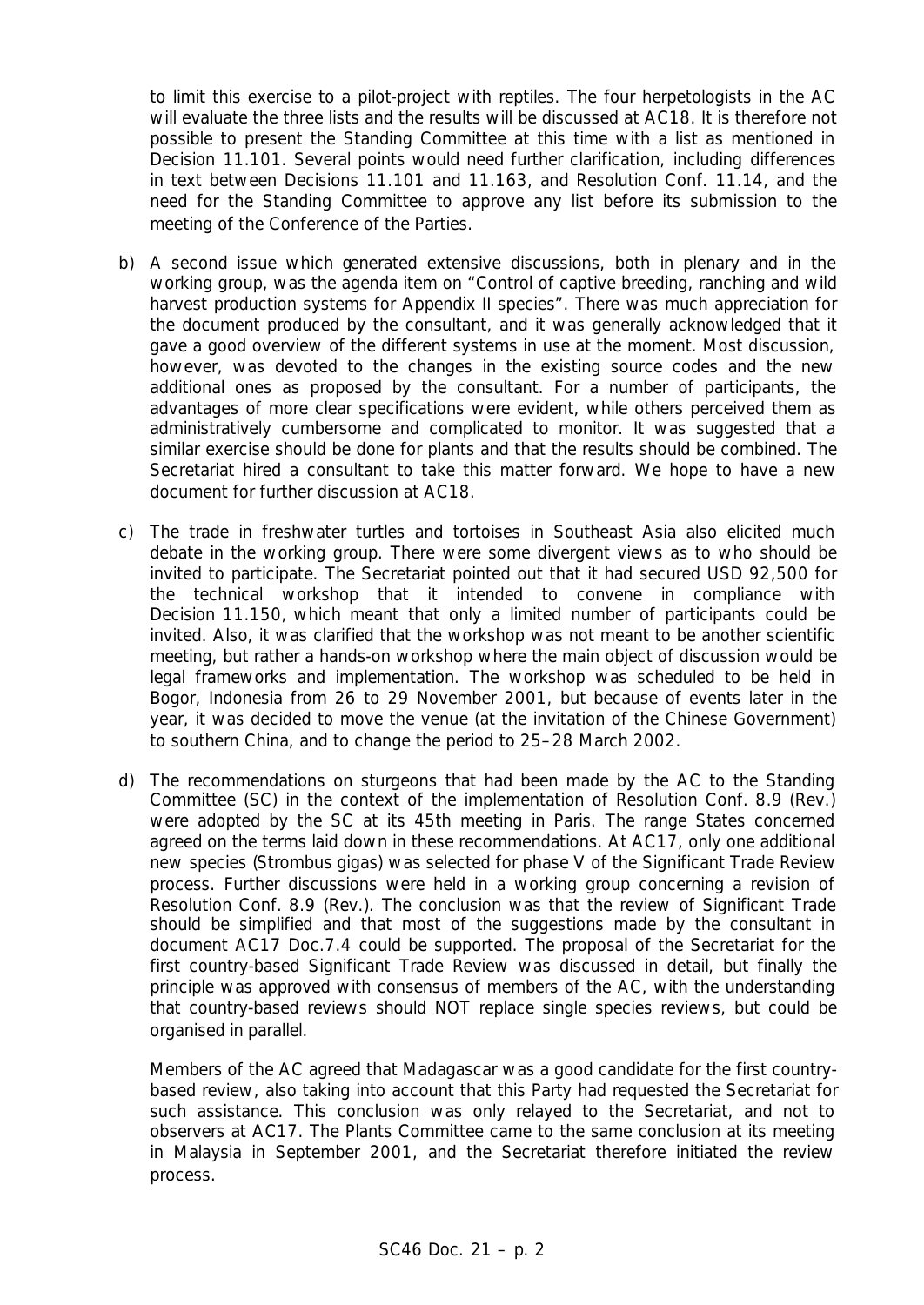In the meantime the Terms of Reference for the country-based review were developed with input from the Animals Committee, and consultants have been contracted since November 2001.

Members of AC have recently advised the Secretariat on how to proceed with a number of outstanding sturgeon issues. The range States concerned will be informed by the Secretariat.

- e) The periodic review of animal taxa in the Appendices gave rise to extensive, detailed discussions on biological and trade matters concerning the different taxa. It was noted that the system of voluntary contributions for animal species reviews, which had been initiated at AC 15, was not really working. There was no mechanism to compel Parties that had volunteered to undertake certain reviews to complete the work. The working group suggested to develop written guidelines that should be discussed at AC18 (the United States of America agreed to take the lead on this), and requested the Secretariat to develop a rapid assessment technique for screening multiple taxa (or higher-level taxa) to determine which should be the subject of more in-depth reviews.
- f) The working group on corals presented a document on whether certain coral taxa could be identified to the generic level only, and presented a draft list of such taxa. It suggested a standard reference for corals, referring the matter to the Nomenclature Committee. The working group also assessed appropriateness of using Article IV.3 as an alternative to Article IV.2.(a) for the export of corals. No consensus could be reached on this issue, but the group agreed that a more ecosystem-based approach for managing the harvest of corals for export was desirable and that Parties should be encouraged to take this into consideration. The group will look into the possibility to insert additional text into Resolution Conf. 11.10 to address this subject. The draft text will be presented at AC18.
- g) The working group on the universal labelling of caviar produced a draft text for a Notification to the Parties to be issued by the Secretariat.
- h) The working group on transportation of live animals agreed to continue its cooperation with IATA. The American (AZA) and European Zoo Associations (EAZA) agreed to review the IATA live animals regulations and to provide draft recommendations to the transport working group by 31 January 2002. This matter should be taken up again and finalised at AC18. The Chair of the working group announced that the German government had hired a consultant to analyse the questionnaires on transport mortality, and that the results will be presented at AC18. The working group will examine Resolution Conf. 10.21 to determine if changes are needed.
- i) The working group on Syngnathids reviewed the replies that had been received in response to Notification No. 2001/023, and considered these a good start of the information-seeking process. It further discussed logistics, content and desired outcome of the technical workshop to be held for 18 to 22 February 2002 in Cebu, Philippines.
- j) The working group on trade in alien species concluded that a concise list with key examples of CITES species that are known to have become invasive should be developed. The initial analysis of details held by the ISSG should be awaited.
- 8. After AC17, several members of the AC (Dr Marinus S. Hoogmoed, Dr Sixto Inchaustegui, Tonny Soehartono) and Mr Tom De Meulenaer of the CITES Secretariat were invited by the Government of Viet Nam to visit some reptile and primate breeding centres in the southern part of the country, near Ho Chi Min City. Due to logistical problems, the regional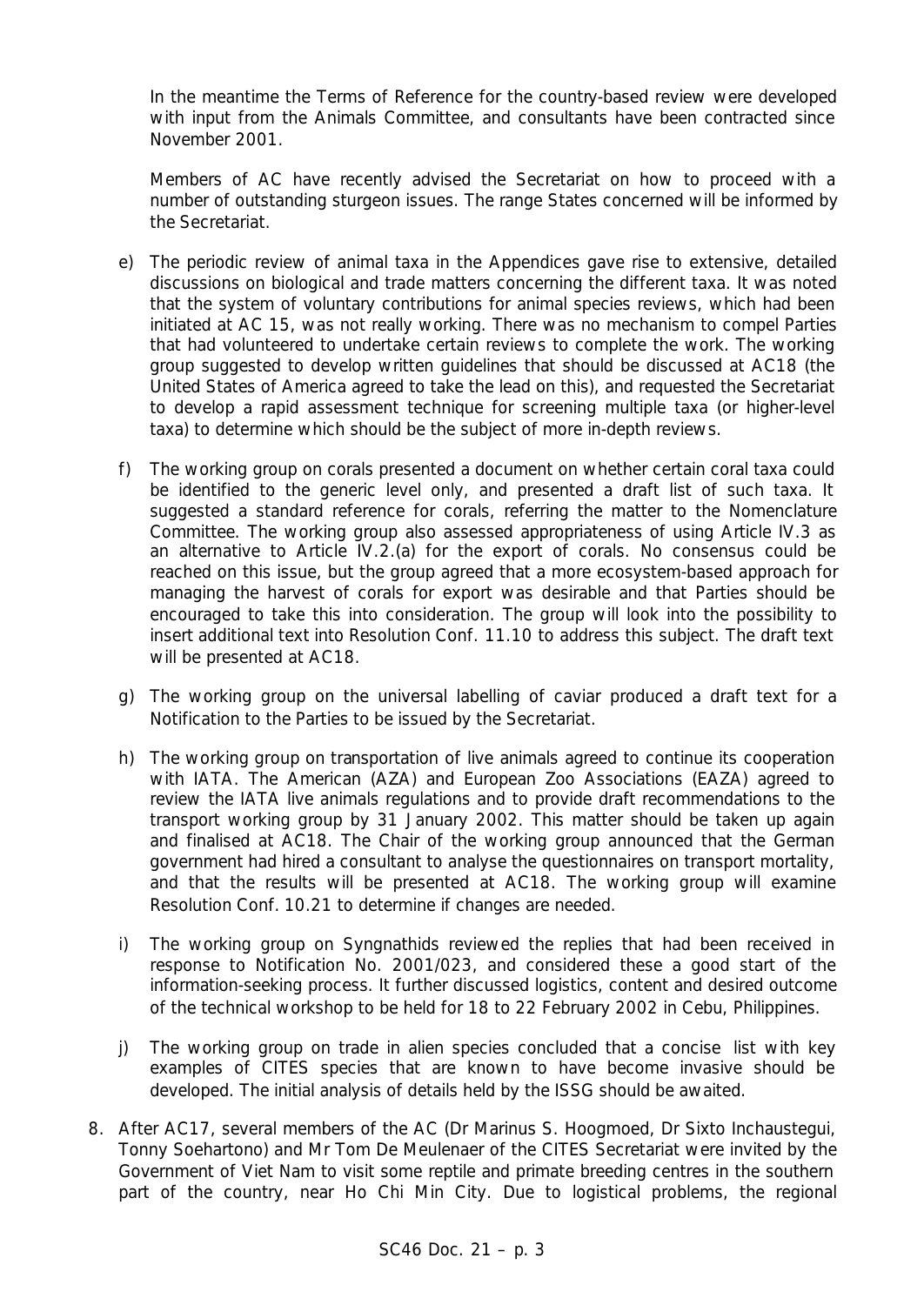representative for Africa, Mr Mike Griffin, could not take part in this trip. The trip (which lasted four days) was very useful, and the participants gained much insight in the processes and the species involved. Most reptiles were non-CITES listed species, but some crocodile (*Crocodilus siamensis*) farms and several breeding centres for *Python molurus bivittatus* were visited. The Chairman and Tom De Meulenaer prepared a trip report. We want to thank the Vietnamese Government for this generous initiative because it provided all participants with valuable information.

9. At the end of AC17, Costa Rica offered to host AC18. This offer was gratefully accepted. AC18 will be held from 8 to 12 April 2002 in San José, Costa Rica.

## Revision of the Criteria

- 10. On 19-23 April 2001, the Chairs of AC, PC and the Criteria Review Group (CWG) met at the Secretariat in Geneva to 'finalise' a draft of the revision of Resolution Conf. 9.24 (Rev.). This review concerned the entire Resolution with the exception of its Annex 5, which had not yet been discussed by the CWG because of time constraints and because the content would depend upon changes in the rest of the document. During the meeting, the comments received up till that date from members of the Committees, Parties and observers, as well as the discussions at the second Joint Meeting of AC and PC in Shepherdstown in December 2000 were taken into consideration.
- 11. On 21–23 May 2001, the CWG met in Siguënza, Spain. This meeting was entirely devoted to a discussion of Annex 5 (definitions, notes and guidelines) of Resolution Conf 9.24 (Rev.). The Secretariat circulated to the members of the CWG a draft of the proposed new text of Annex 5 for their comments. The Secretariat collated the results of this meeting and that of the Chairs of AC, PC and CWG in April 2001 into one document that was distributed with Notification to the Parties No. 2001/037 of 31 May 2001. Comments on this document could be sent to the Secretariat until 15 October 2001.
- 12. On 17-20 November 2001, the Chairs of AC and the CWG met at the Secretariat in Geneva to review all comments and to make a new draft document that is part of the documentation for the 46th Meeting of the SC. This document takes into account all comments that were received. Due to health and travel problems, the Chair of PC could not attend this meeting.
- 13. On 15–17 May 2001, the Chairman of AC participated in the First Wider Caribbean Hawksbill Turtle Dialogue in Mexico-City, Mexico. The meeting was considered useful, with countries having the opportunity to discuss in a relaxed atmosphere matters of common interest concerning hawksbill turtles (*Eretmochelys imbricata*). A meeting statement was issued and a second Dialogue is intended to take place in May 2002 in Grand Cayman.
- 14. At the request of the Secretariat, the Chairman of AC participated from 30 April to 3 May 2001 with Ms Marceil Yeater of the Secretariat in the First Meeting of the International Committee on Intellectual Property and Genetic Resources, Traditional Knowledge and Folklore, organised by the World Intellectual Property Organisation in Geneva, Switzerland. The CITES delegation made a statement explaining CITES and how CITES might fit into the process. A document was prepared (AC17 Inf.10).
- 15. On 14-16 November 2001, a first meeting for Scientific Authorities of the European Region on animal matters was held in Bonn, Germany at the invitation of the German government. This meeting was organised by the German government in close cooperation with the regional representative for Europe, Dr. Katalin Rodics. The German government covered all the costs of the participants from eastern European countries. The meeting was chaired by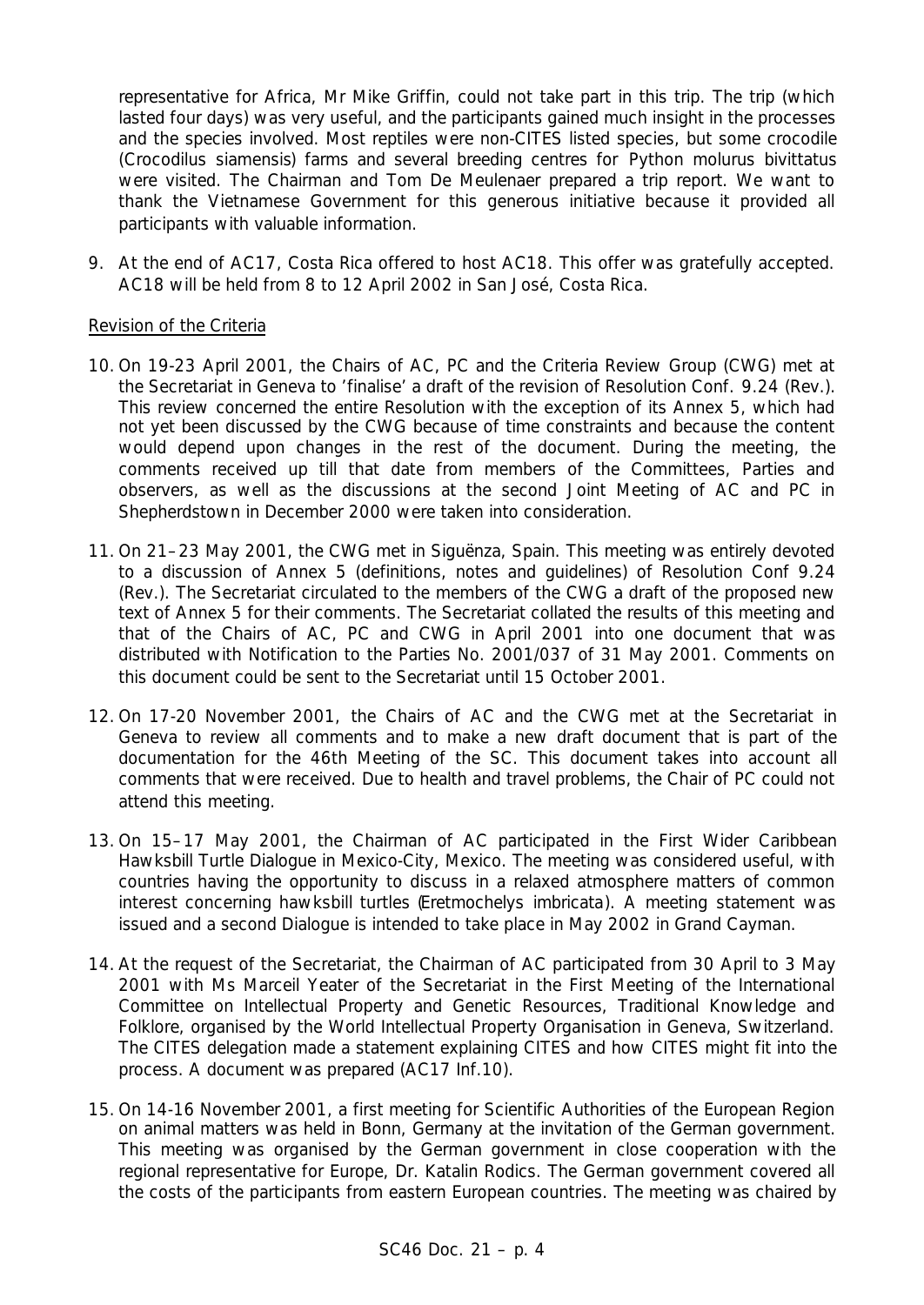the Chairman of AC and was attended by slightly over 30 countries and about 85 persons. The meeting addressed general AC matters as well as issues pertaining specifically to Europe (including sturgeons, caviar, birds of prey, brown bear, and Black Sea Bottlenose dolphin *Tursiops truncatus ponticus*). The country representatives gave a short presentation about how CITES was implemented in their respective countries. It was clear that there are many ways to achieve a similar goal. The participants evaluated the meeting as very useful. Interregional (and personal) contacts significantly improved as a result of this meeting.

- 16. On 12 and 13 November 2001, and preceding the above mentioned meeting, the Secretariat organised a regional training seminar for European Scientific Authorities. The seminar was perceived as useful, and especially new Parties to CITES said they had benefited from it.
- 17. At its 45th Meeting, the SC addressed time-sensitive samples [cf. document SC45 Doc.10 (Rev.1)], and formed a working group to develop a draft resolution on this subject for consideration at SC46. Although no longer in the hands of AC, the issue regularly came up in discussions with interested parties and groups. I only could report that the matter was under consideration by the SC and would be addressed again at SC46.
- 18. The Secretariat has incurred expenditures amounting to CHF 137,159 in relation to the organization of the 18th meeting of the Committee, as outlined below:

|                                                    | <b>CHF</b> |
|----------------------------------------------------|------------|
| Logistic costs of the meeting                      | 62,258     |
| Translation of documents                           | 15,756     |
| AC members travel and daily allowance costs        | 32,791     |
| Rapporteur                                         | 7,958      |
| Experts travel and daily allowance costs           | 4,048      |
| Secretariat staff travel and daily allowance costs | 14,348     |
| <b>TOTAL</b>                                       | 137,159    |

- 19. The Chairman continued to spend about 60% of his normal working time on CITES matters. As mentioned to you before, this was only possible thanks to a contractual arrangement between the Dutch Ministry of Agriculture, Nature Management and Fisheries (responsible for the implementation of CITES in the Netherlands), and the employer of the Chairman, the National Museum of Natural History in Leiden, the Netherlands. The costs for my time and for travel to and attending regular meetings of the AC and the CoP were funded from a budget that was generously provided by the Dutch Ministry of Agriculture, Nature Management and Fisheries under this contract.
- 20. The experience of nearly two years has shown that full governmental and institutional support (especially financial support) is a *sine qua non* condition to undertake effectively the work of the Chairman of the AC. Without this support, it is practically impossible to adequately assume all responsibilities. As pointed out to the SC last year, this could imply that persons from countries where such financial and other support cannot be ensured are actually prevented from taking up this position. In practice, this can be seen as unfairness against certain regions or countries. This is a matter of concern, and I would like to urge the SC to look into the possibilities to make funds available to remunerate countries for the time that the Chairman of the AC needs to devote to the assignment.